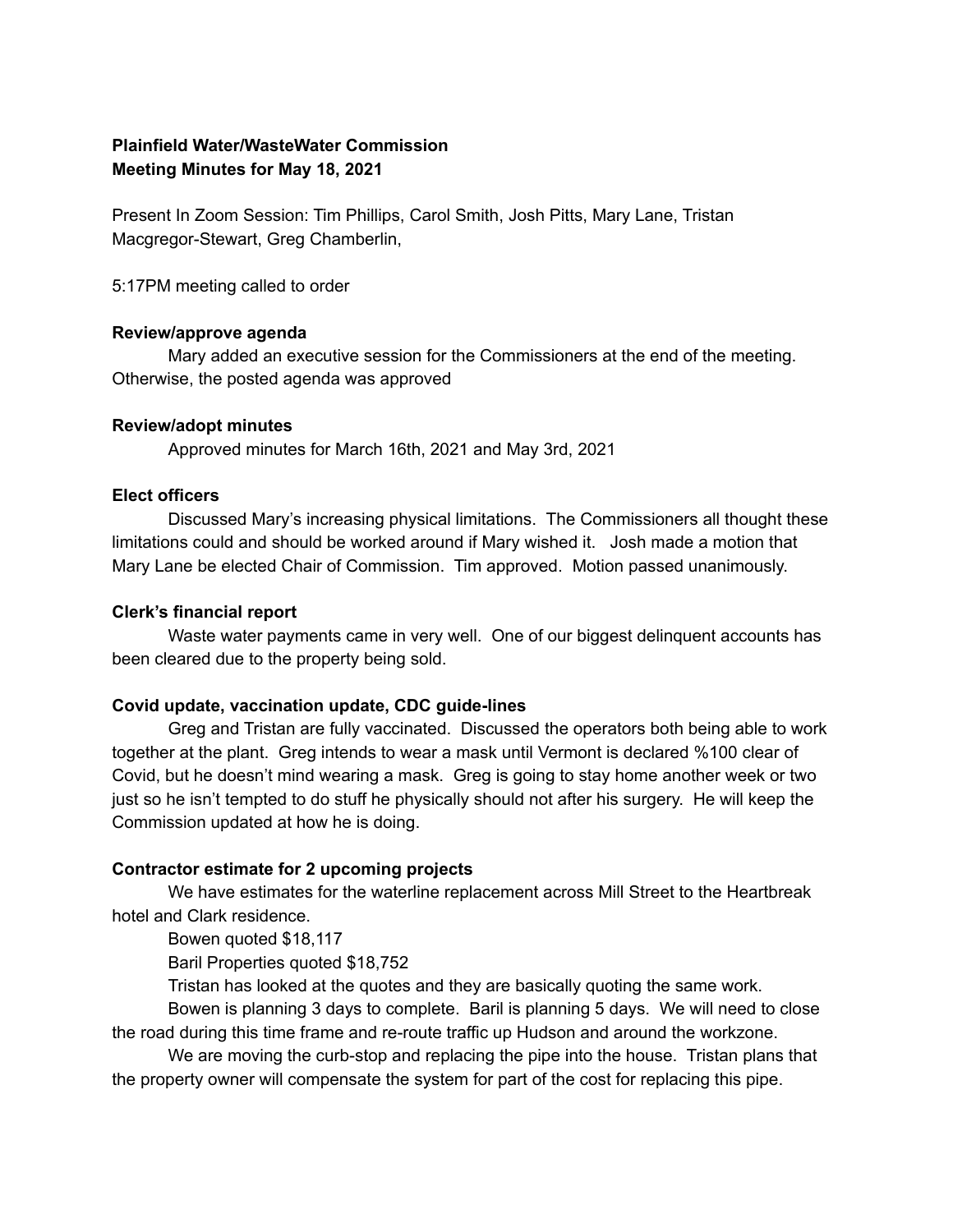Mary asked if Tristan had a preference for who was hired. Tristan prefers Bowen just because the time duration is shorter.

Bowen has done a number of projects around town in the last few years.

On East Hill there is a pipe separation that needs repair and since Bowen is going to repair at no-cost a manhole they worked on last year it makes sense to have them do it as they are already on site.

The Commission agreed to let the operators make the final selection.

## **Chief Facility Operator's report**

Mary asked about sludge removal given that Fowler Septic has been sold. Greg said we are getting the same service and the same pricing from the new company. Tristan and Carol agree that the level of service is good and we are seeing the same billing.

The Consumer Confidence Report has been sent out.

There was a VOC test on the wells and reservoirs and the wells failed again. We hit the Vermont Action level on PCE so we need to retest next week and test quarterly. So long as those are clean we should be OK. This test is very sensitive and a hit can occur due to contamination when the sample is taken.

The reservoir roof needs replacement.

The well house door is falling off due to a rotting framing and needs repair.

There are blowers at the plant that need upkeep and the effluent channel needs repair.

Greg has not spoken with Betsy Blackshaw or Mr. Stone about the sewage line work.

Tristan has been working on the policies and would like input from the Commission.

Mary asked that it be added to the agenda for the next meeting.

The chemicals and pumps need to be set-up for phosphorus removal.

The Operations and Maintenance emergency response plan needs to be completed and submitted to the state

On the 24th of next month there will be a sanitary survey by the state.

## **Volunteer application**

Arion Thiboumery has put in a volunteer application for being on the Water/Waste Water Commission. The Commission is full but Mary asked if there was anything he could do to help Greg and Tristan. Mary will send Mr. Thiboumery a thank you letter.

## **Approve warrants**

Warrants for 03/19/21, 03/26/21, 03/29/21,03/31/21, 04/09/21, 04/16/21, 04/23/21, 04/30/21, 05/05/21, 05/07/21, 05/14/21, 05/18/21 were approved

## **Other business**

Mary, Tim and Josh entered Executive Session at 6:59PM Mary, Tim and Josh exited Executive Session at 7:53PM.

The Commission discussed the future of the operators of the system. There needs to be a plan for Greg's retirement and Tristan's assumption of the position of Chief Operator. The